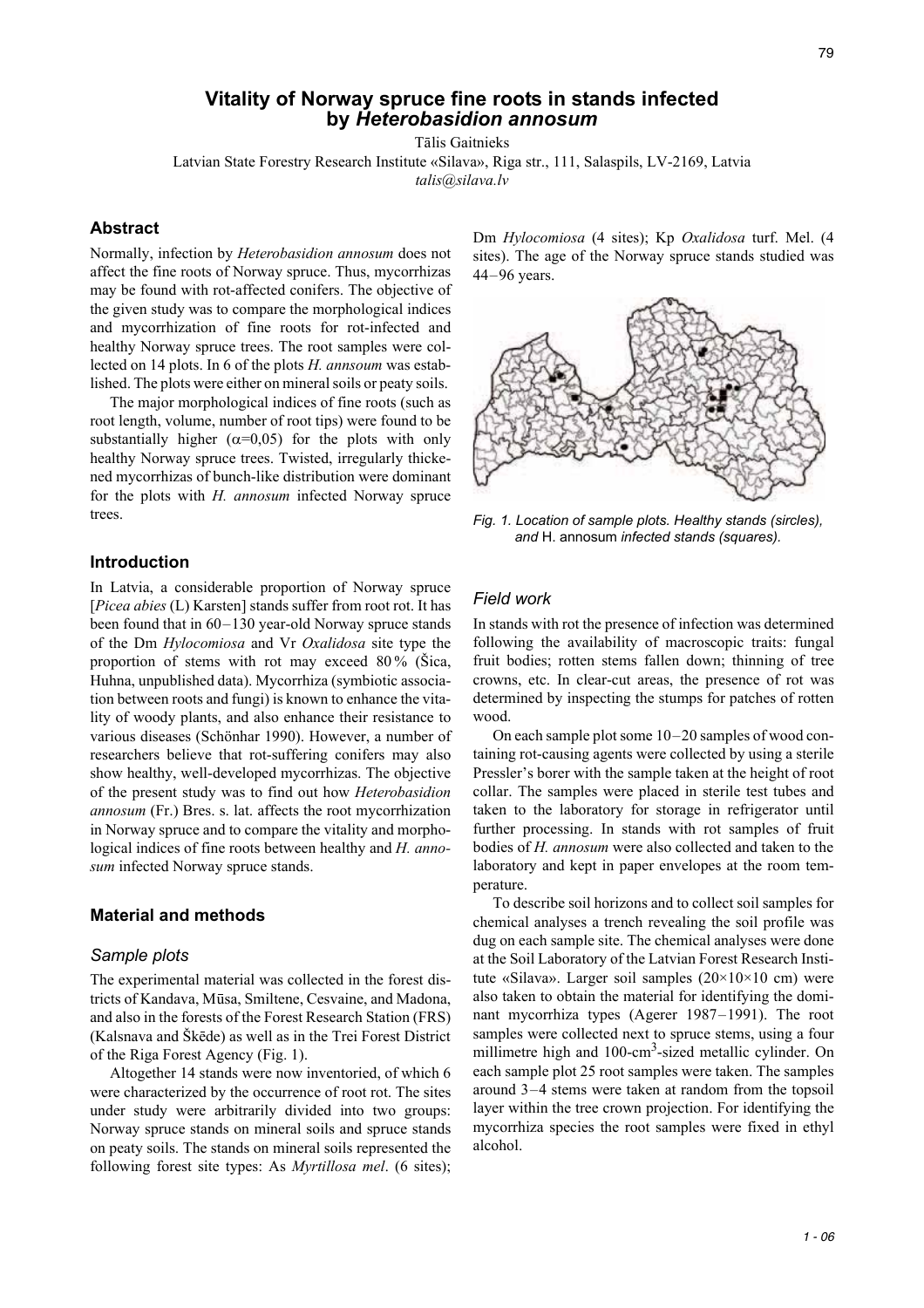### *Laboratory work*

At the laboratory the root samples were carefully rinsed. The typological structure of mycorrhiza (mainly the colour) and the vitality (using 5 vitality classes) were studied by using the Leica MZ-7.5 microscope (magnification  $6.5-50\times$ ). Then the root samples were scanned by calibrated scanner STD-1600+, using the software Win RHIZO 2002 C (Regent instrument<sup>R</sup>). Scanning was done with the resolution ability 500 dpi [Standard 8 bit; grey tones (256)]. Fourteen classes were introduced for comparing the root diameter: 0–0.1 mm; 0.1–0.2 mm; 0.2–0.3 mm; 0.3–0.4 mm; 0.4–0.5 mm; 0.5–0.6 mm; 0.6–0.8 mm; 0.8–1.0 mm; 1.0–1.2 mm; 1.2–1.6 mm; 1.6–1.8 mm; 1.8–2.2 mm; 2.2–2.6 mm; and >2.6 mm. Win RHIZO 2002 C was employed for the mathematical processing of scanned images. For further processing the data were transferred to the MS Excel, using XL RHIZO V2003a; tcriterion and analysis of variance were used for data treatment.

Five vitality classes were used to describe root vitality:

- I Mycorrhizas well developed and show typical ramification; the root bark is sound.
- II Mycorrhizas slightly damaged; mycorrhiza frequency is lower.
- III Damaged mycorrhizas found; twisted mycorrhizas having mantle of no uniform thickness predominate.
- IV Mycorrhizas heavily damaged; living mycorrhizas rare.
- V Fine roots heavily damaged; no living mycorrhizas are found.

## **Results and discussion**

### *Assessment of root morphological indices*

The mean length of roots of healthy spruce trees growing on mineral soils was 238.5±12.8 cm, while for trees in rotinfected stands this length was111.7+7.5 cm. (Table 1). According to the analysis of variance these differences were significant (Table 2).

Table 1. Mean values of the root parameters examined in Norway spruce stands.

| Root length,<br>cm              | Root volume,<br>cm <sup>3</sup> | Number of<br>root tips | <b>Root</b><br>weight, g |  |  |  |  |
|---------------------------------|---------------------------------|------------------------|--------------------------|--|--|--|--|
| Healthy trees on mineral soils  |                                 |                        |                          |  |  |  |  |
| $238.5 \pm 12.8$                | $0.55 \pm 0.03$                 | $1392 \pm 84$          | $0.21 \pm 0.11$          |  |  |  |  |
| Trees with rot on mineral soils |                                 |                        |                          |  |  |  |  |
| $111.7 \pm 7.5$                 | $0.33 \pm 0.02$                 | $685 \pm 52$           | $0.12 \pm 0.009$         |  |  |  |  |
| Healthy trees on peaty soils    |                                 |                        |                          |  |  |  |  |
| $228.0 \pm 15.6$                | $0.43 \pm 0.03$                 | $1331 \pm 108$         | $0.16 \pm 0.01$          |  |  |  |  |
| Trees with rot on peaty soils   |                                 |                        |                          |  |  |  |  |
| $87.4 \pm 20.5$                 | $0.12 \pm 0.03$                 | $536 \pm 134$          | $0.05 \pm 0.01$          |  |  |  |  |

Table 2. Analysis of variance: the impact of the *H. annosum* infection on root lenght

| Variance | Sum<br>of deviati-<br>on squa-<br>res | <b>Degrees</b><br>of<br>freedom | Mean<br>square | F     | P             |
|----------|---------------------------------------|---------------------------------|----------------|-------|---------------|
| Factor   | 1064268.4                             |                                 | 16458          | 64.66 | $\leq 0.0001$ |
| Residual | 4377776.4                             | 266                             |                |       |               |
| Total    | 54420448                              | 267                             |                |       |               |

The impact of the factor is described by  $n=19.6$ %. Thus, a considerable proportion of the factor under analysis, i. e. the differences in root length for healthy and rot-infected stands, remains unexplained. These differences may be attributed to soil heterogeneity, i. e. the impact of diverse biotic and abiotic factors on root development. The root volume and root weight, too, showed higher values for healthy spruces, and these differences were highly significant  $(P<0.0001)$ . The number of root tips, which to a great extent characterizes the total number of mycorrhizas, is a significant indicator for the vitality of fine roots. In healthy trees (n=149) the average number of root tips was 1392+84, while 685±52 root tips were scored in diseased trees  $(n=119)$ .

When examining root length in the different root diameter classes (Fig. 2), it was found that for the diameter classes in the range  $0.10 - 0.20$  mm  $-0.30 - 0.40$  mm, which represent typical mean diameters for mycorrhizal roots, the differences in root length between healthy and diseased trees were significant (P<0001).



*Fig. 2. Distribution of roots into diameter classes (samples from mineral soils).*

For the samples originating from peaty soils, too, indices such as the mean root length, root volume, the number of root tips, and the root weight were significantly higher for healthy than for diseased trees. For healthy trees the number of root tips was  $1331\pm108$ , while in diseased trees 536+134 were scored on average (P=0.001). Also for the other parameters significantly higher values were obtained in healthy trees than in diseased trees  $(P < 0.0001)$ .

When comparing the distribution of root length within different root diameter classes for peaty soils (Fig. 3), it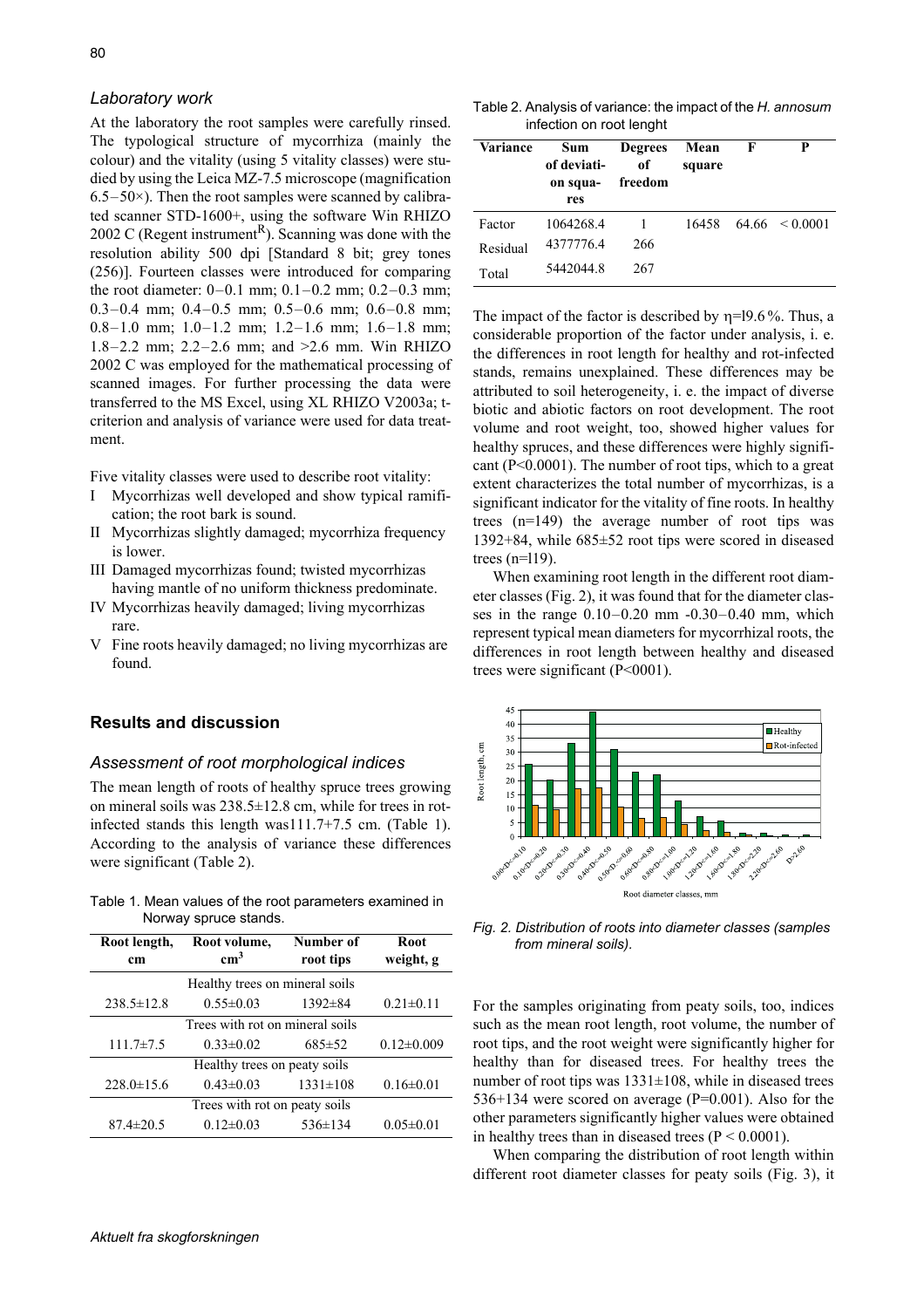was found that, similarly as in mineral soils, the root length up to the diameter class 1.80–2.20 mm was significantly higher for the samples coming from healthy stands than for diseased stands.



## *Fig. 3. Distribution of roots into diameter classes (samples from peaty soils).*

# *Comparison of mycorrhiza typological structure and vitality between* H. annosum *infected and healthy spruce stands*

Root vitality and the frequency of mycorrhiza types were compared for the samples analysed (Table 3). The mycorrhiza vitality for diseased trees in mineral soils was described by the coefficient 3.2, with this indicator for healthy trees being 2.9 (a lower value of the coefficient points to a higher percent of roots of higher vitality classes). For healthy and diseased stands on mineral soils it was difficult to identify the dominant mycorrhiza types. On Sample Plot 6 with diseased trees light-coloured mycorrhizas (*Piceirhiza* sp.) were found in 50 % of the samples. However, it is probably due to the presence of grey alder and other deciduous trees in the stand.

|              | Mycorrhiza type    |                          |                 |                           |                                |                          |                    |                     |                 |
|--------------|--------------------|--------------------------|-----------------|---------------------------|--------------------------------|--------------------------|--------------------|---------------------|-----------------|
| Sample plots | Light-<br>coloured | <b>Dark</b>              | Light<br>yellow | C.geop-<br>hilum          | With<br>external<br>hyphae     | $A.by-$<br>ssoides       | $P.inv-$<br>olutus | Piceir-<br>hiza sp. | <b>Vitality</b> |
|              |                    |                          |                 |                           | Healthy trees on mineral soils |                          |                    |                     |                 |
| 1            | 12.5               | 50                       | 8               | 50                        | 46                             | 46                       |                    |                     | 2.6             |
| 2            | 76                 | 12                       | 4               |                           | 20                             | 12                       |                    |                     | 3.1             |
| 3            | 32                 |                          |                 | 8                         | 48                             | 36                       | 4                  | 4                   | 3.0             |
| 4            | 38                 | 11.5                     | 11.5            | 58                        |                                | 15                       | 8                  | 8                   | 3.0             |
| 5            | 64                 | 16                       |                 | 92                        | 64                             | $\overline{a}$           | 32                 | 32                  | 3.0             |
|              |                    |                          |                 | Diseased on mineral soils |                                |                          |                    |                     |                 |
| 6            | 21                 | 12.5                     | 50              | 21                        | 42                             | 33                       |                    |                     | 2.9             |
| 7            | $\overline{4}$     | 39                       | 39              | $\overline{4}$            | 4                              | $\overline{4}$           |                    |                     | 3.0             |
| $\,$ 8 $\,$  | 54                 | 8                        | 12.5            | 7.5                       |                                | 25                       | 8                  | 21                  | 3.0             |
| 9            | 58                 | $\overline{4}$           |                 | 71                        |                                | 5                        |                    | 17                  | 3.6             |
| $10\,$       | 20                 | 20                       | $\overline{4}$  |                           |                                | 28                       |                    | 8                   | 3.6             |
|              |                    |                          |                 |                           | Healthy trees on peaty soils   |                          |                    |                     |                 |
| 11           | 16                 | 80                       | 16              | 40                        |                                | 64                       |                    |                     | 2.3             |
| 12           | 72                 | $\overline{\phantom{a}}$ | 16              | 3.0                       | 16                             | $\overline{\phantom{a}}$ | 12                 | 36                  | 2.9             |
| 13           | 8                  |                          |                 |                           |                                | 27                       | 23                 | 19                  | $3.0\,$         |
|              |                    |                          |                 |                           | Diseased trees on peaty soils  |                          |                    |                     |                 |
| 14           | 5                  | 11.5                     |                 |                           |                                | 5                        | 21                 | 21                  | 3.3             |

When comparing soils with a higher proportion of mineral fraction (sample plots 1, 4, 5 compared with sample plots 6, 7, 8) more *Cenococcum geophilum* Fr. was found on the roots of healthy spruce trees than on diseased ones. For healthy trees the mycorrhizal fungus *Paxillus involutus* (Batsch.) Fr. was found in 3 out of 5 sample plots, while for diseased trees on one plot only out of 5 plots. As already mentioned, for diseased trees on peaty soils the material is insufficient for assessing differences between diseased and healthy trees.

Mycorrhiza ramification and morphological traits are also essential for characterising the mycorrhiza vitality. Mycorrhizas showing external hyphae and rhizomorphs were quite often associated with healthy spruce. The mycorrhizal fungi *Amphinema byssoides* (Pers.) J. Erikss., *Piceirhiza* sp., *Cortinarius* sp. and *Piloderma* sp. were also found quite frequently. Clusters of dark (predominantly *Piceirhiza* sp.) and light-brown mycorrhizas were also encountered.